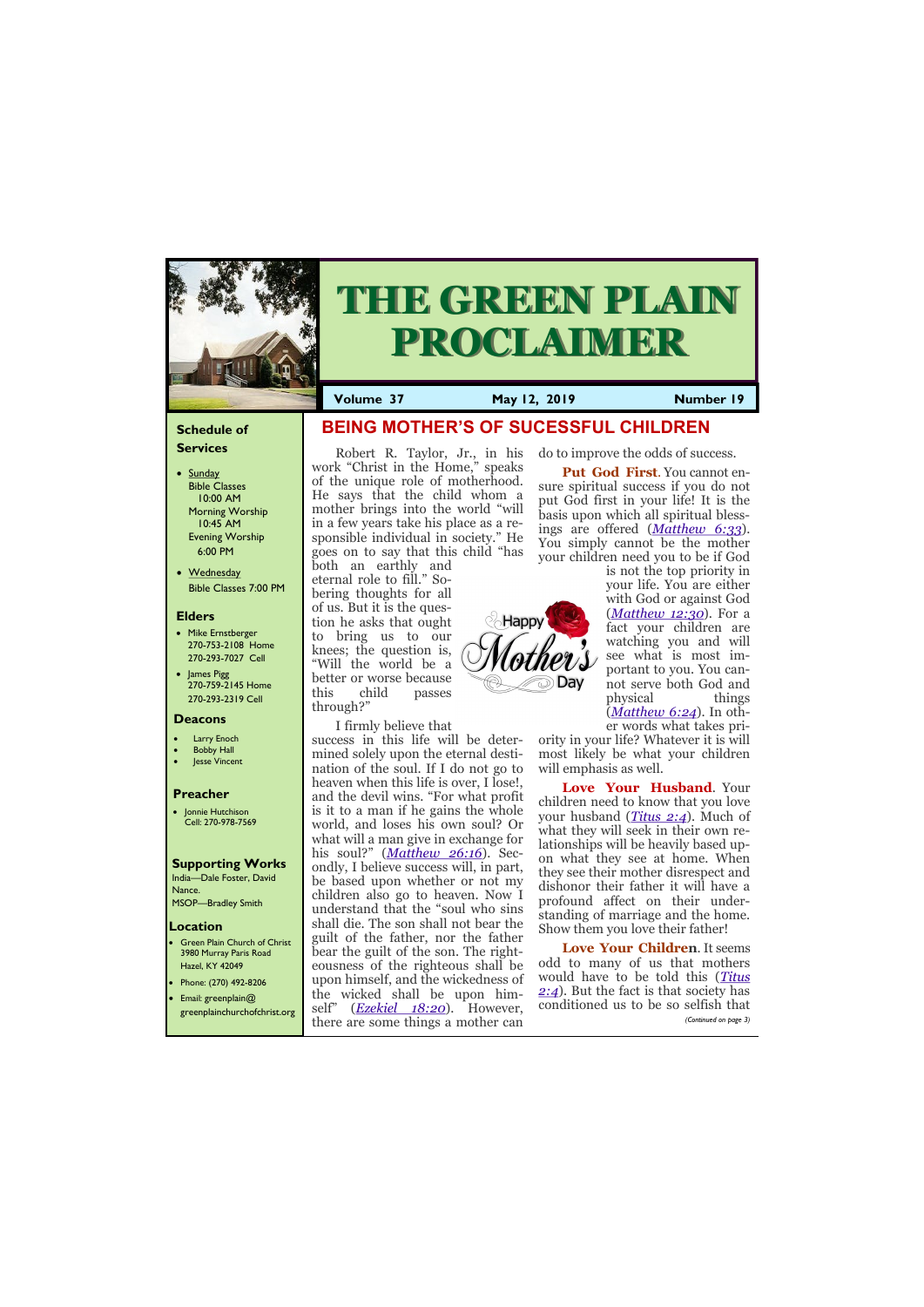## NEWS AND NOTES

- *REMEMBER IN PRAYER: Green Plain members*: Paul Brandon Lori Brandon , Peggy Jarvis, Rex and Margaret Enoch, Will Ed and Faye Travis , Mary Crutchfield, Vickie and Kaitlyn Canter, Joanne Barnes. Frank Towery, Maxine Pool, Nancy Meacham, Hayes and Marjorie Grady, Mary Lowrie, Jim Fielder, Larry Enoch and Jesse and Mary Vincent.
- **Family and Friends:** Betty Pond, Naomi Pigg, Byron White, Meredith Enoch, Kenneth Mizell, Walter Bryars, Ann Workman, Mike and Dollie Kiser, Will and Nancy Winchester, Dean Carroll, Maryanne Stubblefield, Annie Lyons, Kenzie Murdock, Jim Hutson, Amy Lyons, Janice Canter, Maryanne Pedigrew, Dale Foster and and Thomas Cooker. Don and Sherry Blackwell suffered serious injury in an accident and both remain in a Virginia hospital. Don's condition as of this writing is critical with an injured spinal chord and Sherry has injuries to her vertebra.
- **The School of Biblical Studies** Our second six week session of the School of Biblical Studies continues Monday evening. Jack Philipps and Chris Kemp are doing an excellent job in presenting studies from Colossians and James. . If you are not attendingwe encourage you to do so.
- **Pantry items for May** 5—Toothpaste; 12—Asparagus; 19—Peaches; 26—Vienna Sausages.
- Please remember our **snacks for the hospital program** and place your items in the baskets in the lobby.
- **PASS IT ON!** When you have finished reading this bulletin, why not pass it on to a loved one, friend or neighbor. Use this as a tool to spread the gospel. Or, pick up extra copies to hand or mail to others.
- **See our Facebook page** for announcements, updates and articles. Access to past editions of this bulletin are available on our website at http://greenplainchurchofchrist.org.
- **Mission Work:** Please continue to pray for the preachers this congregation is supporting in India and for Dale Foster, Ronnie Gootan, David Nance and Mike Kiser in their respective works.
- Watch **"A Bible Answer"** each Sunday morning at 8:00 am on WQWQ TV in Paducah, KY. This program is also available on their website at abibleanswertv.org and on GBN and YouTube**.**
- **May 2019 Anniversaries:** Charles & Betty Enoch—16th; **Birthdays:** Paul Brandon—14th; Peyton Smith—19th; Charles Enoch—24th; Ann Thompson—27th; Mary Vincent—29th. Please let us know if we have left anyone out.
- The less one knows about the Bible, the more the devil likes it. Why? He knows that ignorance of God's Word destroys making his efforts much easier (Hosea 4:6; 1 Peter 5:8).



**Last Week**: *Who preached "the kingdom of heaven is at hand?"* **Answer:** John the immerser (John 3:1  $-2$ ); Jesus (Matthew 4:17); the twelve (Matthew 10: 5-7).

**Page 2**



**This Week: What description is given of Og in Deuteronomy?** 

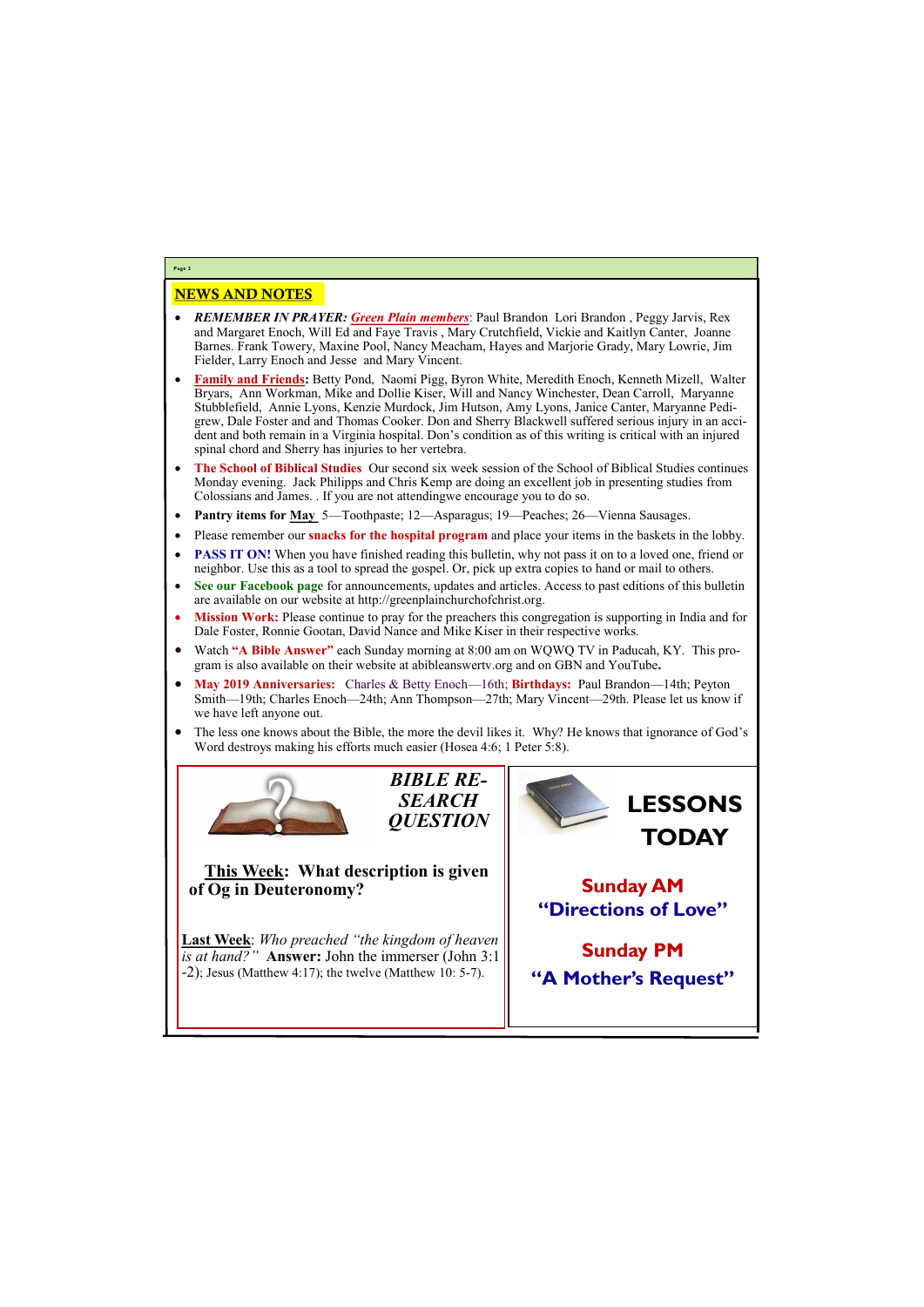**Page 3**

many young women have no idea how to be the sacrificial Christian mothers, or physically caring mothers, their children need. This means they need nurturing, discipline, and structure. This child is meant to be your BFF. You're a loving Christian mother first and foremost!

**Drag Them To Church**. If the first three things we have talked about here are in place this will not be an issue. When you became a Christian you made a commitment to God and your desire to go to heaven supersedes every other aspect of your life. So you are faithful to the assembling together of the saints (*[Hebrews](http://bibles.org/eng-NASB/Heb/10/25)  [10:25](http://bibles.org/eng-NASB/Heb/10/25)*). Your children grow to understand the importance of Bible Class and worship, they receive supplemental instruction in God's Word, and they build relationships with other Christians of all ages. They will learn to love the church if you love the church!

**Pray!** Pray with them. They need to see you pray, they need to hear you pray, and they need to know how to communicate with the Father of their souls! Pray for them. The effective, fervent prayer of a righteous [mother] avails much" (*[James 5:16](http://bibles.org/eng-NASB/Jas/5/16)*).

**Teach Them The Word**. In the aforementioned suggestion I said that Bible Classes are supplemental. Because it is not the churches primary responsibility to raise your child in the way they should go, spiritually speaking. The instruction of *[Deuteronomy 6:7,](http://bibles.org/eng-NASB/Deut/6/7) [11:19](http://bibles.org/eng-NASB/Deut/11/19)* is worthy of our consideration, "You shall teach them diligently to your children, and shall talk of them when you sit in your house, when you walk by the way, when you lie down, and when

you rise up." The sad fact is the Israelite people failed to do this and it lead to their demise. Sadder yet is that we haven't learned from their mistake. None of us are as diligent with this imperative as we need to be!

No mother can guarantee the spiritual success of her children. When the end of time comes each individual will stand before God and give an answer to Him for the way they have lived, for their own individual decisions (*[Romans 14:10–](http://bibles.org/eng-NASB/Rom/14/10)12*). The admonition of Paul to Timothy seems appropriate here: "Take heed to yourself and to the doctrine. Continue in them, for in doing this you will save both yourself and those who hear you" (*[1 Timothy 4:16](http://bibles.org/eng-NASB/1Tim/4/16)*).

Are you the kind of mother you need to be, that your children need you to be, that God wants you to be? Will the world be a better or worse because your child passes through it? Take honest stock in your relationship with God and your family. Do what you need to do and what they need you to do.

—Tim Dooley churchofchristarticles.com

#### *(Continued from page 1)*

# **WHAT TIME IS IT?** *By Jonnie Hutchison*

Time is important to us in our daily lives. Most have a certain time to be at work, so they set an alarm to wake them from the night's rest in order to be at work on time. When school is in session our children have a set time to go to bed so they can get a good nights rest and arise refreshed for another day of school. Knowing what time it is important in keeping appointments that we make with doctors, dentists, business associates, friends, etc.

The importance of time to our daily lives is why the question "what time is it?" is so often asked. Spiritually speaking, time is also do very important. Why? here is limited. The Bible pictures tomorrow as being uncertain and compares our lives to a "vapor that appears for a little time and *(Continued on page 4)*

1. **Because our time on earth is limited**  *"Man who is born of woman Is of few days and full of trouble. He comes forth like a flower and fades away. He flees like a shadow and does not continue."* (. Job 14:1-2). Presently , in America, the average lifespan for a woman is eighty-one years and for a man seventy-six years. If you live that average lifespan , how much time do you have left? Of course, there are exceptions—some live longer than average, yet, others do not live as long. Regardless, our time for living